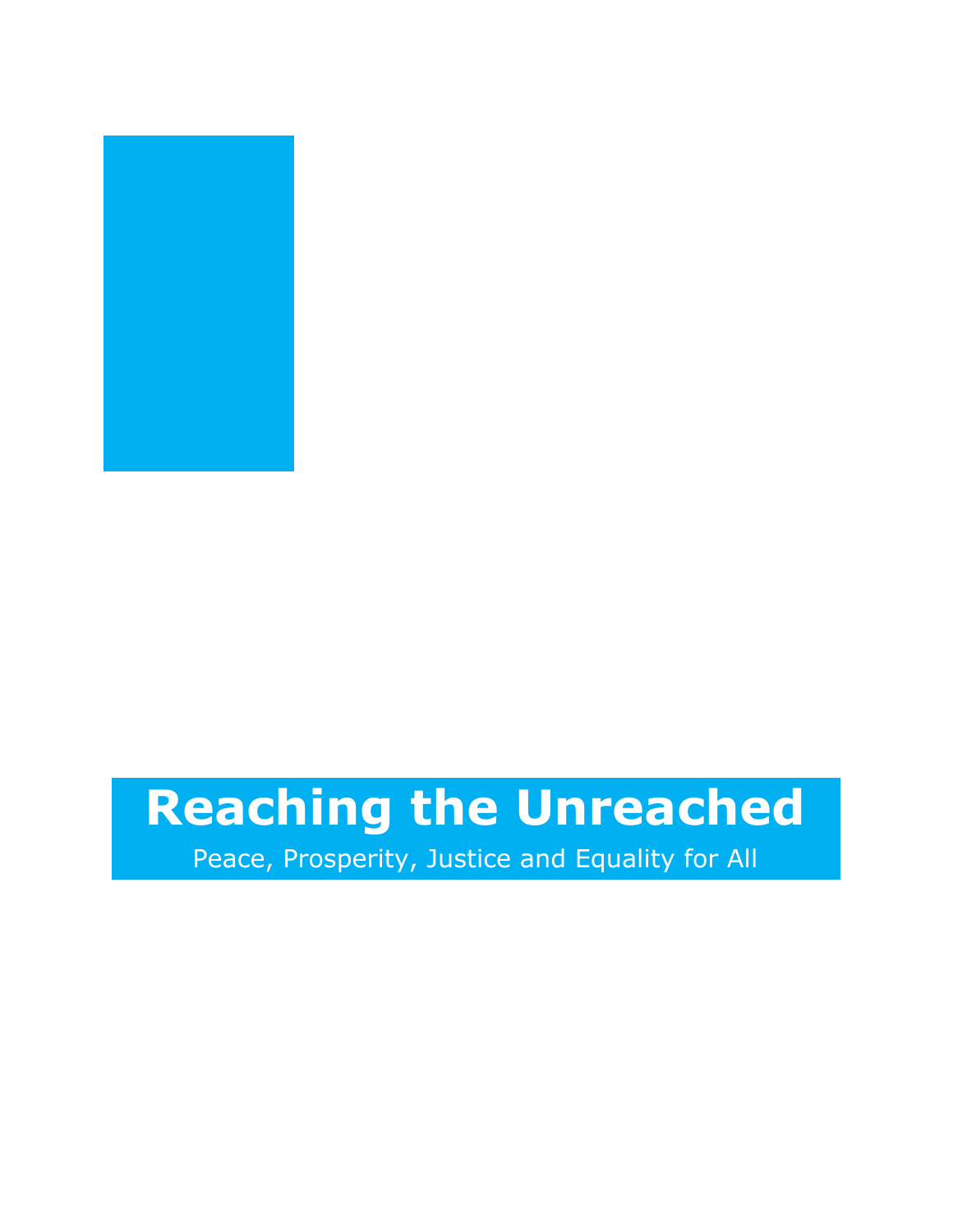# **Organizational Profile of KIRDARC Nepal**

Updated: November 2015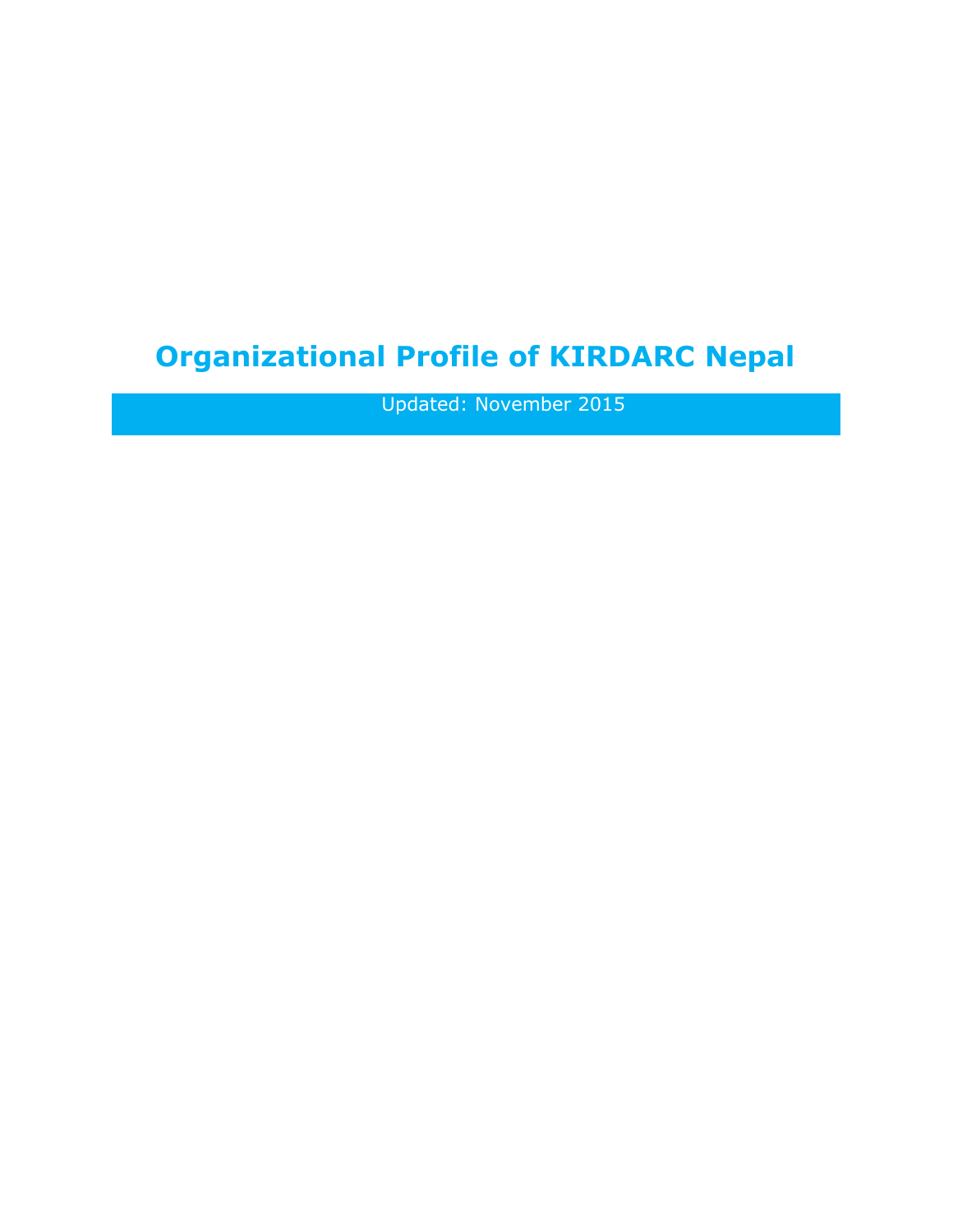#### **Introduction**

Karnali Integrated Rural Development and Research Centre (KIRDARC Nepal) is a Nepali Non-governmental National Organization, registered at District Administration Office, Jumla in 1999, and operating in 15 districts of Mid and Far Western Development Region and 6 districts of Central Development region. It is affiliated with Social Welfare Council, the regulatory body of Government of Nepal.

Historically, it has been visualized by the youths from Karnali as rights based organization to empower the marginalized, vulnerable and excluded people to raise their voice at national development mainstream. Currently, it has been engaging more than 500 community institutions to consolidate their knowledge, skills and capacities to sustain their lives in dignified manner.

Recently KIRDARC finalized its five year's strategy plan 2014-2018 which envisages a just and prosperous society. The strategy plan has highlighted the following:

**Vision:** A just and prosperous society with people having equal access to and ownership over resources and opportunities, where people are enjoying their fundamental human rights

**Mission:** KIRDARC's mission is to enable people and communities to claim and exercise their human rights, including the right against poverty and neglect by way of educating, organizing and mobilizing primary right holders in human rights promoting actions; research and evidence-based policy advocacy; providing complementary services; economic empowerment and promoting socially responsible investment.

**Goal:** KIRDARC leads to empower vulnerable, marginalized and socially excluded people to realize their fundamental human rights promoting inclusive growth and fair development.

#### **Objectives**

- To improve overall human rights situation in relation to civil, political, economic, social and cultural rights.
- To promote inclusive democratic practices in the workings of all institutions and organizations, and create capacity for peaceful social transformation.
- To improve livelihoods through multi-stakeholder's engagement as well as humanitarian assistance at all level.
- KIRDARC enhanced and strengthen its institutional system, and organizational culture



#### **Strategic Interventions**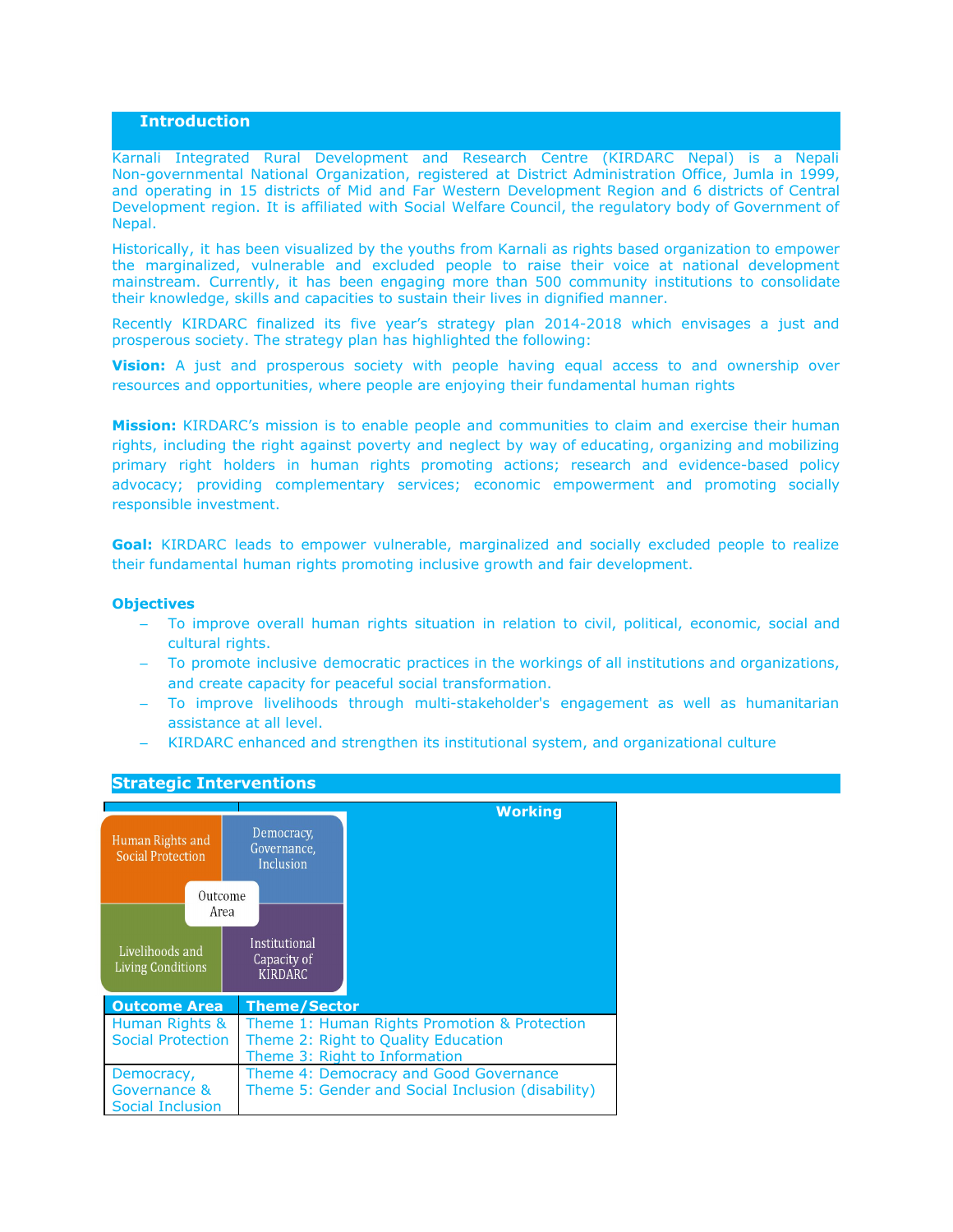| Livelihoods and<br>Living<br>Conditions | Theme 6: Water, Sanitation and Hygiene<br>Theme 7: Health and Nutrition<br>Theme 8: Resilience to disaster & climate change<br>Theme 9: Livelihoods, NRM & Technology Transfer |
|-----------------------------------------|--------------------------------------------------------------------------------------------------------------------------------------------------------------------------------|
| Institutional                           | Theme 10: Institutional Development and                                                                                                                                        |
| capacity                                | Organizational culture of KIRDARC                                                                                                                                              |

# **Networking, Alliance Building and Partnership**

KIRDARC Nepal is affiliated with different regional and International associations and organizations such as:

| <b>S.N.</b>             | <b>International</b>                                                                                 | <b>National</b>                                                                                  | <b>Local</b>                                                    |
|-------------------------|------------------------------------------------------------------------------------------------------|--------------------------------------------------------------------------------------------------|-----------------------------------------------------------------|
| 1                       | World Association of<br><b>NGOs</b>                                                                  | NGO Federation of Nepal                                                                          | Alliance for Disaster and<br>Climate Resilience (ADCR)          |
| $\overline{\mathbf{2}}$ | World Association of<br><b>Community Radio</b><br><b>Broadcasters (AMARC)</b>                        | <b>Association of Community</b><br>Radio Broadcasters (ACORAB)<br><b>Nepal</b>                   | Youth Alliance for Disaster<br>and Climate Resilience<br>(YADC) |
| 3                       | Asia-Pacific Broadcasting<br>Union (ABU)                                                             | National Alliance for Human<br><b>Rights and Social Justice</b><br>(Human Rights Alliance) Nepal | Human Rights And Peace<br>Group )HRPG) - 45 groups              |
| 4                       | South Asian Alliance for<br>Community<br><b>Broadcasting</b><br>Development, Regional<br>Secretariat | Coalition for Peace, Nepal                                                                       | District Human Rights<br>Network (HRDN)- 7<br><b>Networks</b>   |
| 5                       | Mountain Partnership<br>(MP)                                                                         | Karnali Kachahari - Dialogue<br>for Change                                                       | 16 Local NGOs                                                   |
| 6                       | <b>Mountain Forum</b>                                                                                | Member of RWASH-CC                                                                               | Two Community FM Radio<br>Station at<br>District/DWASH-CC       |
| 7                       | <b>Global Network Of Civil</b><br>Society Organization For<br><b>Disaster Reduction</b>              | National Civil Society for<br>Mountain initiative (NCSMI)                                        | 700 Community Based<br>Organizations                            |
| 8                       | <b>Climate Action Network</b><br>South Asia (CANSA)                                                  | Humanitarian Accountability<br>Monitoring Initiatives (HAMI)<br>Convener                         |                                                                 |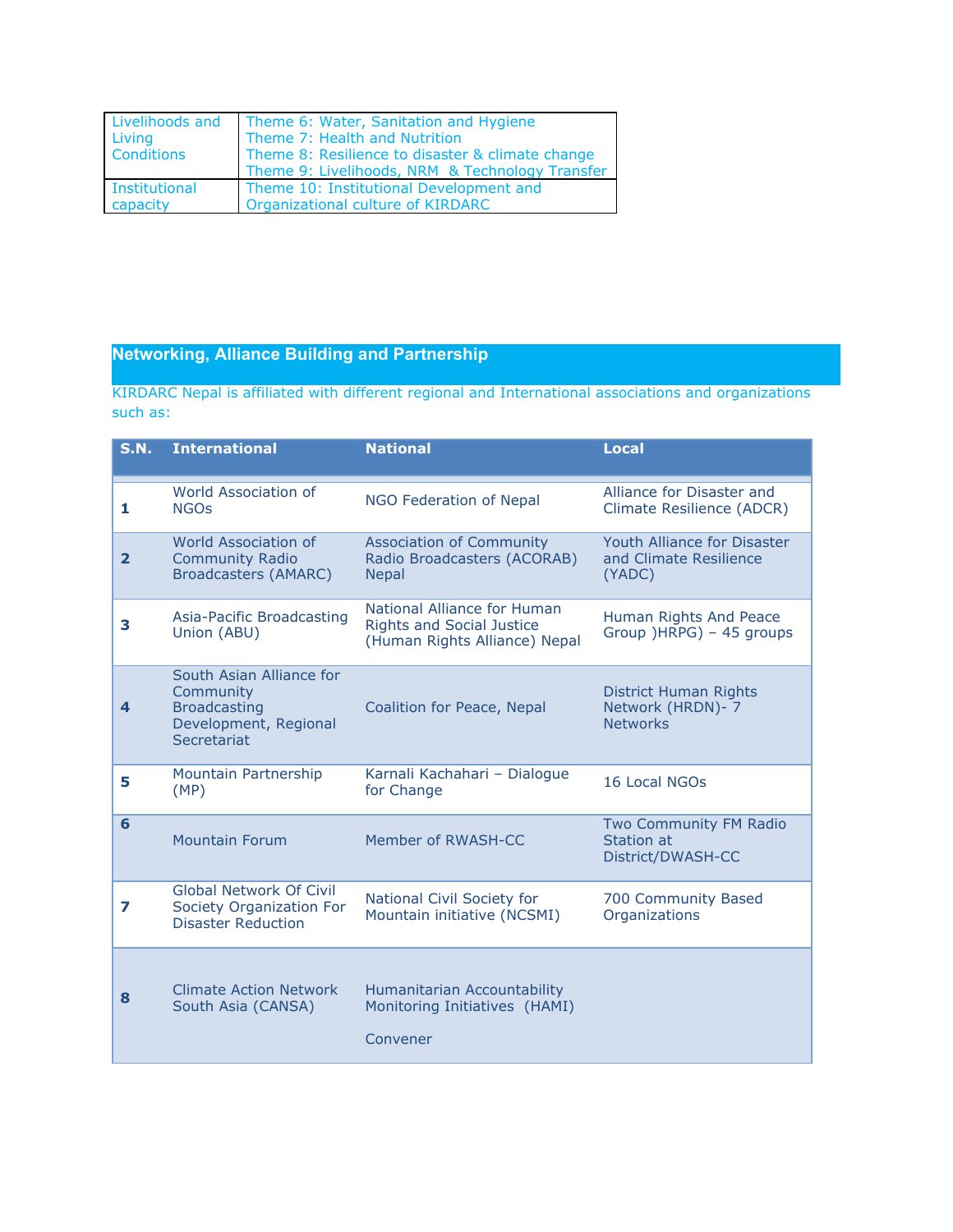# Geographical Coverage



KIRDARC working with 700 CBOs, 15 local NGOs, 7 networks, 70 schools, 150 government mechanisms/thematic committees, reaching to 280,000 people across Nepal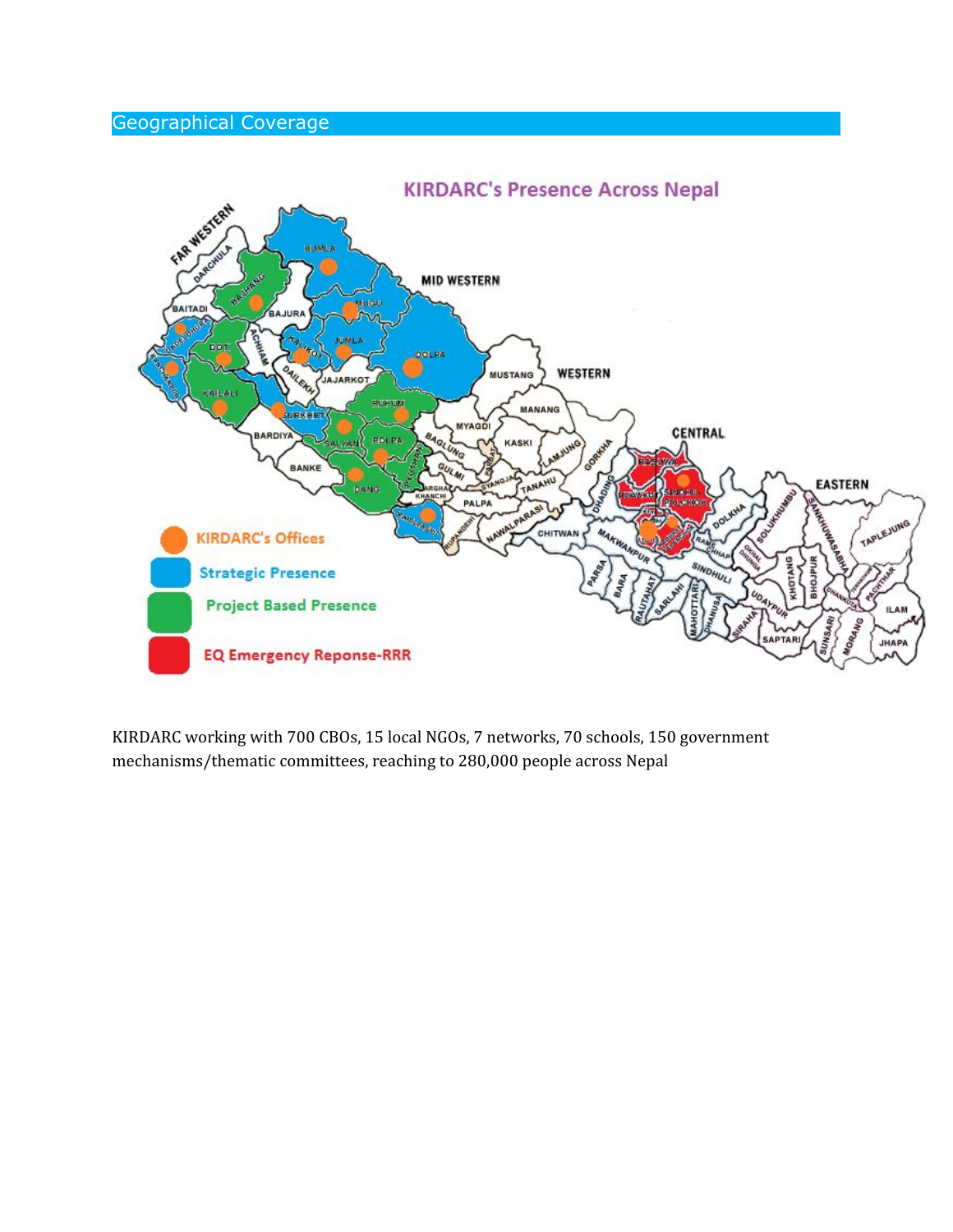# **Core Values**

*All rights for all:* believes in Right Based Approach, where people are recognized as the active agent of their own development, for which they are capacitated to influence the public policy and to claim their above mentioned rights.

**Institutional good governance:** espouses and promotes good governance practices through development and enforcement of policies, guidelines and protocols toward institutional accountability and transparency at all levels. It ensures meaningful participation of all stakeholders at policy making, proper program implementation, promotes institutional accountability towards people, practices transparency, and asserts itself in combating corruption at all levels and in all forms in its operation.

*Plurality and diversity:* envisages a free and open society that respects civic pluralism and cultural-religious diversity while maintaining social-cultural harmony, social reconciliation, and provides inclusive participation at all levels, mainstreaming a culture of peace. Hence, the organization promotes participatory and inclusive approaches and peaceful transformation of conflicts through creative and non-violent means.

*Promoting democratic institutions and practices:* Internal democracy is intrinsic to KIRDARC where all decisions are made democratically in participation of all those concerned and by consensus as much as possible. Its vision of democratic practices includes non-hierarchical decision-making and implementation in the team- approach of leadership. For this purpose, it conforms to decentralized structure within its organization with full authority of decisions at organization and program levels. Further it recognizes democratic practices, development and respect for human rights are interdependent and mutually reinforcing.

*Respect to and recognizes potentiality and adversity of Karnali region:* KIRDARC values and recognizes the potential knowledge and competency of people of Karnali region to cope with geo-climatic adversities and deprivation of basic human rights standards. KIRDARC works in the given geo-climatic and social environment recognizing innate capacity of Karnali people for co-creation and innovations.

**Belief in co-creation and** *innovation:* It believes in working with mutual coordination and collaboration among several potential stakeholders, donor organizations and development partners. Similarly, it gives priority to innovative ideas for holistic development.

# **Working Strategy**

- Human rights monitoring and campaigning
- Capacity building of local change agents and service providers
- Networking and alliance building
- Policy advocacy and lobbying
- Strengthening basic service delivery mechanism
- Campaigns and advocacy though media

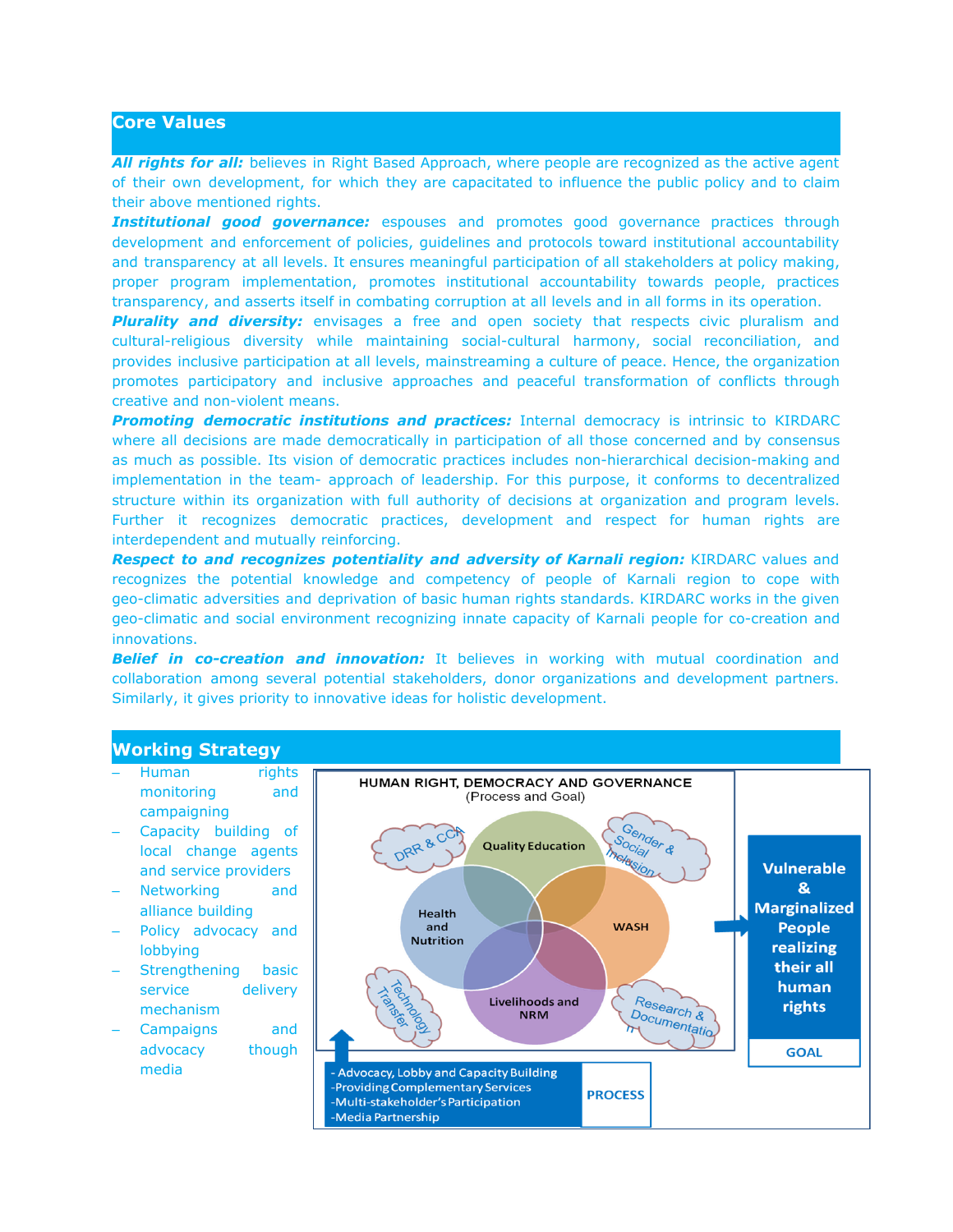#### **How We Work**

KIRDARC always works with community groups and institutions for their capacity building, networking and linkages enabling them to claim and exercise their rights. As long as the groups and institutions are capable of self governing and continue to take forward their issues, KIRDARC will scale-downs the level of support for mobilization and other however continues



some follow-up support, if required. Multi-stakeholders engagements throughout the process enhance the efficiency of service delivery from state.

KIRDARC position itself as a resource organization for capacity development of civil society and communities to become active citizens and government to deliver the effective and quality services.

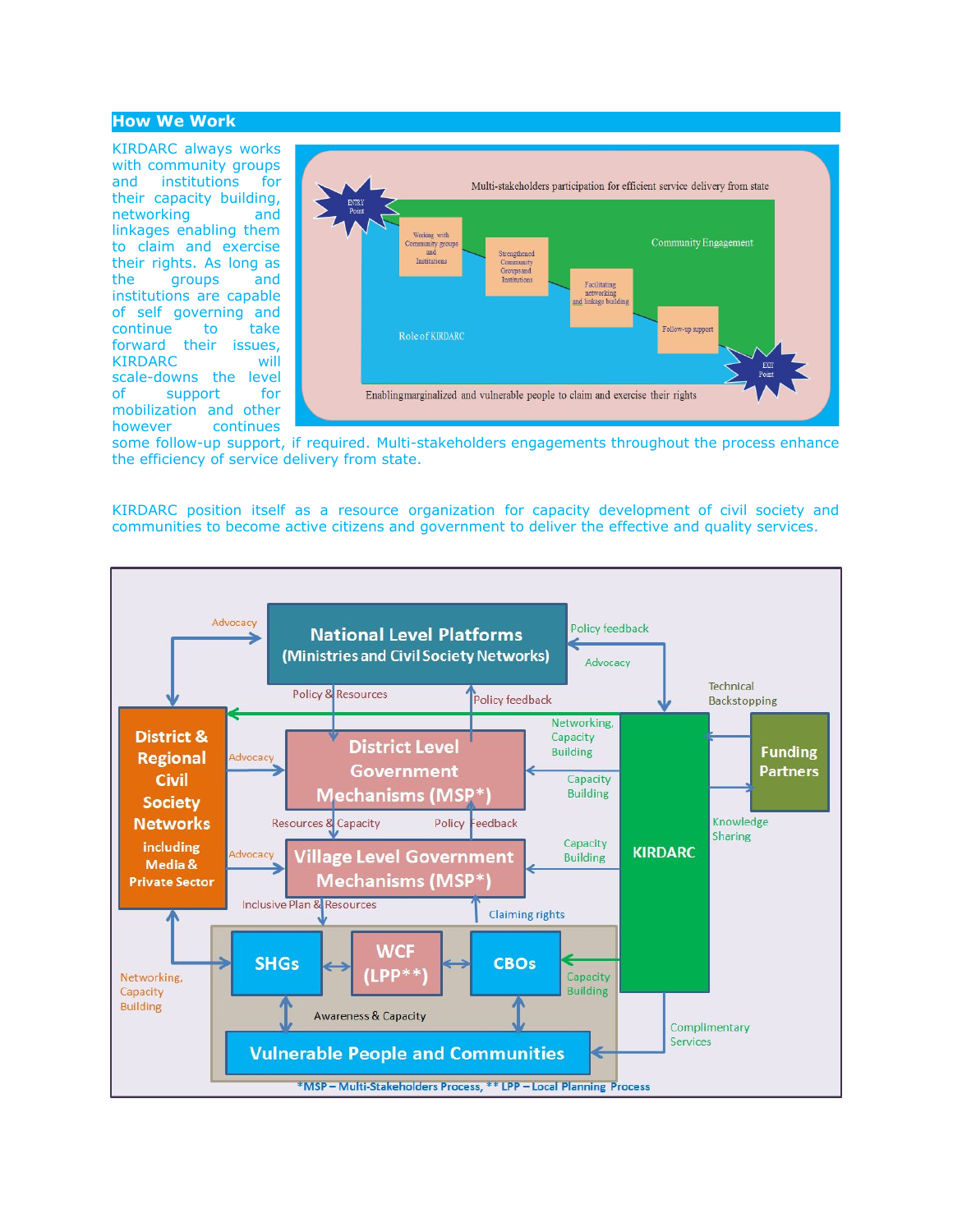### **Institutional Governance**

General Assembly (having 25 general members representing five Karnali districts) is the apex body of KIRDARC which formulates the policies. But execution of policies, operation and support for management, it elects 11 members Executive Committee for 2 years tenure.

For ensuring the policy compliances and governance, three members Audit Committee is formed at board level which is supported by Internal Auditor.

# **Current Executive Committee**

- Mr. Ratna Lal Kulal Mr. Bhairav Mahat Ms. Samjhana Malla Mr. Ratna Bahadur Shahi Ms. Bindeshwora Budha -Mr. Pareklal Nepali Mr. Dan Bahadur Sunar Ms. Devaki Sherchan -Mr. Bris Bahadur Pun -
- Mr. Dhirgha Raj Shahi
- Mr. Suresh Bahadur Bam
- Chairperson
	- **Vice Chairperson**
	- **General Secretary**
	- Treasurer
	- Member
		- Member
	- Member
	- Member
	- Member
		- Member
			- Member

### **Current Audit Committee**

Mr. Arjun Hirachan - Audit Coordinator Mr. Anita Rawal Mr. Chandraman B.K

Furthermore, Institutional Good

Governance Policy has clearly disaggregated the role of management and board.

# **Policies and Guidelines**

*Policies and Guideline within Organisation:*

- **Institutional Good Governance Policy**
- Human Resource and Administrative Policy
- **Finance Policy**
- **Gender Equality and Social Inclusion Polic**
- Zero Tolerance Policy against Fraud and Corruption
- **Procurement Manual**

# *Publication by KIRDARC*

- Experiences from Grass-roots: An Education Programme Lessons Learn Report
- **Different Training Manuals on Inclusive CBDRR in Karnali**
- School Safe Audit Manual and Guideline
- Mainstreaming Toolkit (Mainstreaming DRR and CCA for development projects)
- Light and Full LDRMP Process Assessment report
- Governance in Karnali (publication on governance situation in Karnali during conflict)
- Humanity Plundered in Karnali: Impacts of conflict Assessment Understanding Karnali
- Peace campaign (a quarterly bulletin on human rights situation of Karnali)
- CHITTIKKA (a quarterly bulletin on WASH situation and interventions in Karnali)
- WASH ACCESS Study in Karnali (focusing on current situation of real access to safe water, sanitation and hygiene behaviors in Karnali-draft under finalization)
- Education Reflection 2003 2008
- Gender Equality and Social Inclusion  $-$  A handbook
- CSOs Initiatives for resilience Community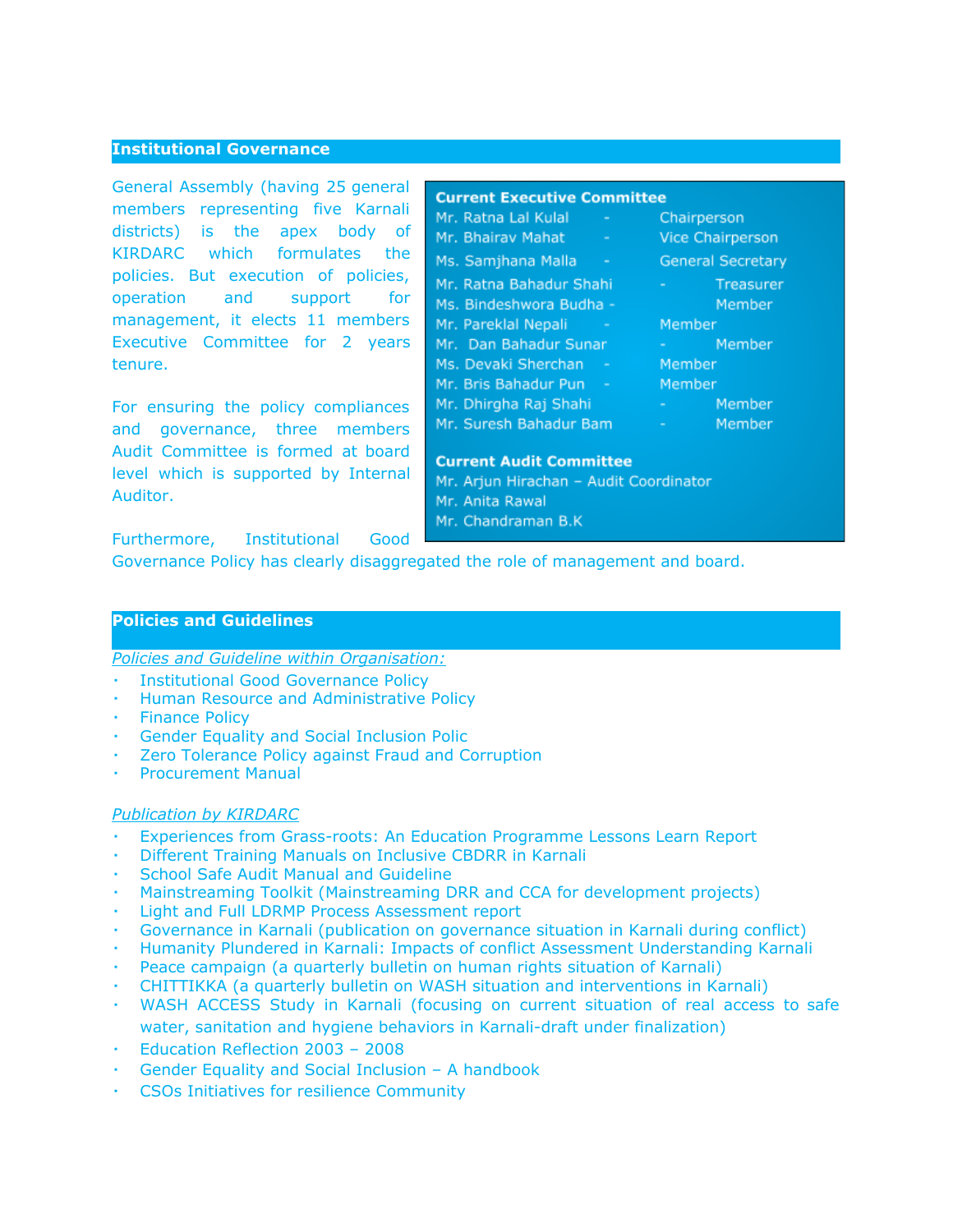- Kachahari on Pro-poor Forest Governance: Issues and Challenges
- Human Rights-based Approach to Development A Training Manual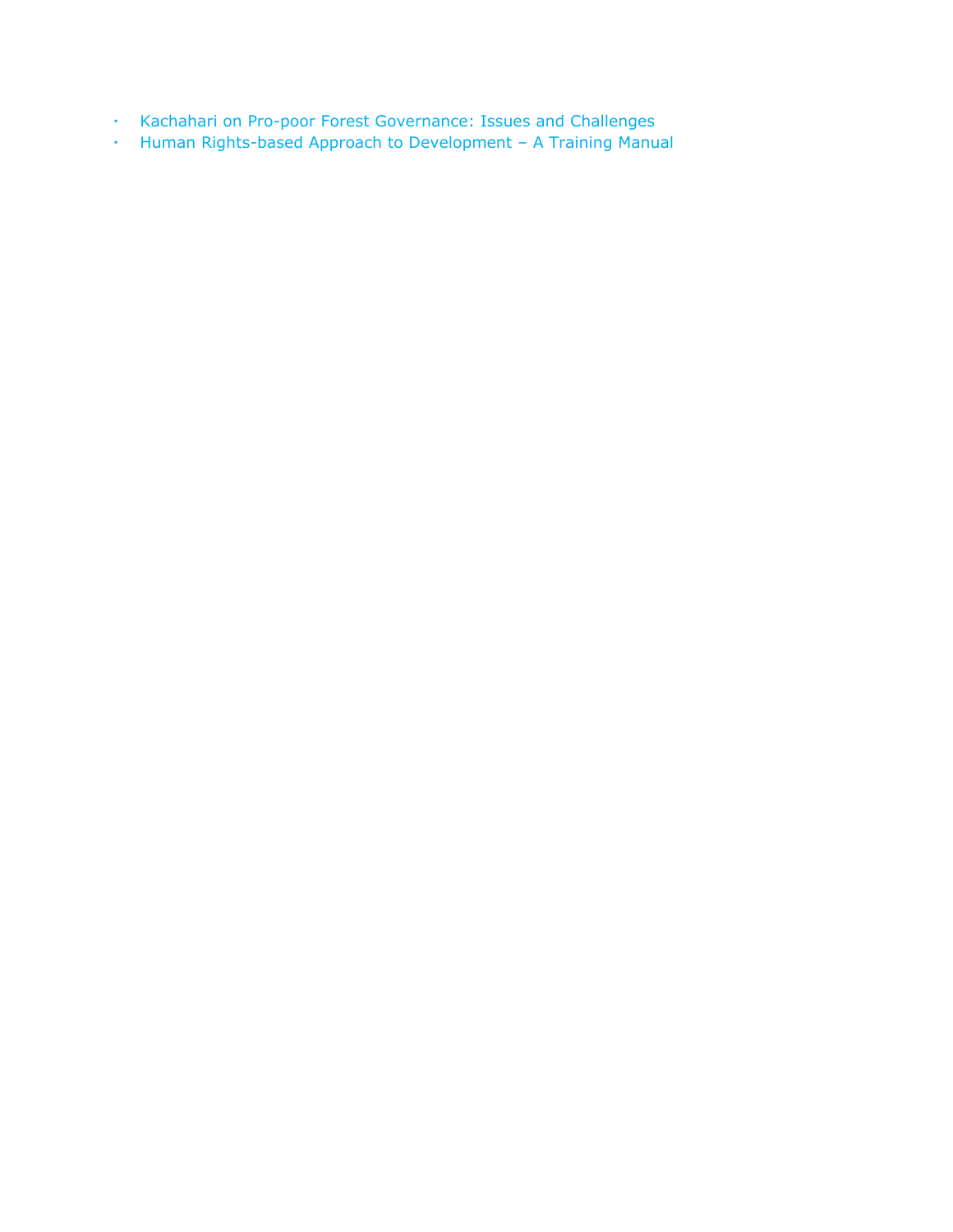# *Video Documentaries:*

- Karnali Quality Education (a video documentary on situation of access to quality education in Karnali)
- Understanding Karnali (documentary on Karnali, its resources and challenges)
- Wounds of the War (a close view on impacts in Karnali due to decade long and ongoing arm conflict)
- Seeking Peace in Karnali (a video documentary focusing on promotion of peace in Karnali)
- Breaking the silence ( a video documentary on women issue of Karnali)

| <b>Programs and Funding Partners</b>                                                    |                                                                                                               |                              |  |
|-----------------------------------------------------------------------------------------|---------------------------------------------------------------------------------------------------------------|------------------------------|--|
| <b>Funding Partners</b>                                                                 | <b>Name of Programmes</b>                                                                                     | <b>Status</b>                |  |
| <b>SCN/CIAC</b>                                                                         | Children in Armed Conflict, CiAC in Kalikot<br>district                                                       |                              |  |
| <b>Ministry of Physical</b><br><b>Planning and Works,</b><br><b>Department of roads</b> | Social mobilization of the Jumla-Kalikot<br>section of Jumla - Surkhet highway                                |                              |  |
| <b>SDC</b><br>Support to People's forum                                                 |                                                                                                               | Completed<br>$(2004 - 2007)$ |  |
| <b>SCN/Nepal</b>                                                                        | Basic primary education and Early childhood<br>development programme                                          | Ongoing since 2003           |  |
| <b>Save the Children</b><br><b>CAAFAG/HIV</b>                                           |                                                                                                               | Completed<br>$(2009 - 2012)$ |  |
| <b>Save the Children</b><br><b>international</b>                                        | Social Safety Net Project on Improving food<br>Security, Livelihood and Nutrition in Karnali,<br><b>Nepal</b> | Completed<br>$(2011 - 2012)$ |  |
|                                                                                         | <b>Child Grant</b>                                                                                            | Completed<br>$(2009 - 2010)$ |  |
|                                                                                         | <b>Emergency WASH</b>                                                                                         | Completed 2010               |  |
| <b>UNICEF</b>                                                                           | <b>Providing Complementary Services in</b><br>Karnali, Nepal                                                  | Completed<br>$(2010 - 2012)$ |  |
|                                                                                         | <b>Emergency WASH Support for disaster</b><br>affected people in Surkhet                                      | Completed<br>(2014)          |  |
| <b>DanidaHUGOU</b>                                                                      | Peace building and accountability promotion<br>initiative                                                     | Completed<br>$(2003 - 2013)$ |  |
| <b>UNDP/SPDI (Support</b><br>peace and development<br><b>Initiatives)</b>               | Strengthening advocacy for Peace and<br>Development initiative in Karnali                                     | Completed<br>$(2005 - 2006)$ |  |
| <b>Care Nepal</b>                                                                       | <b>Community Support Program (II)</b>                                                                         | Completed<br>$(2010-2014)$   |  |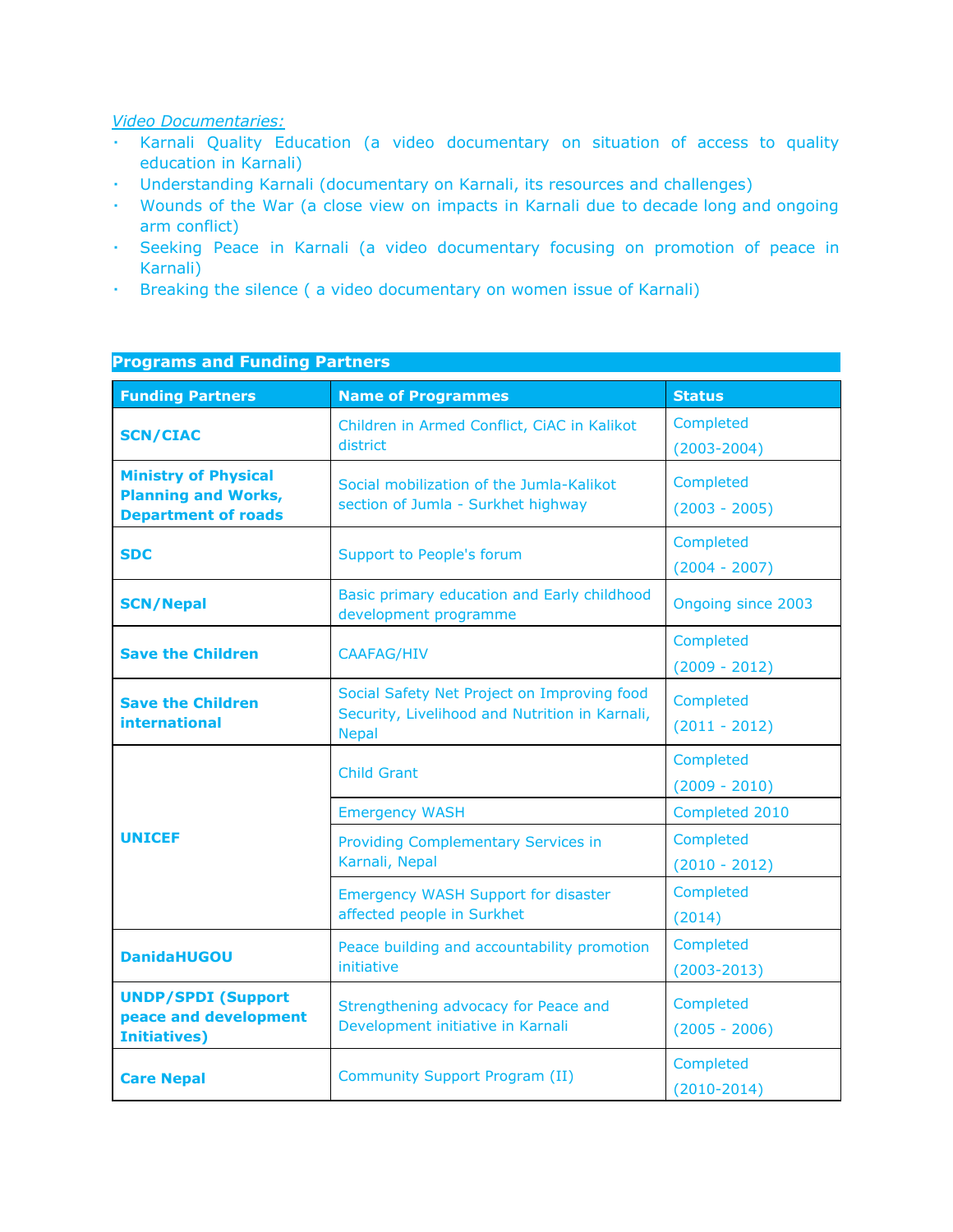|                                                                                                     | 2004-2010<br>Assessing Services at Households (ASHA)                                                                                                        |                                    |
|-----------------------------------------------------------------------------------------------------|-------------------------------------------------------------------------------------------------------------------------------------------------------------|------------------------------------|
|                                                                                                     | Empowerment of people through<br>development of media in Karnali Zone                                                                                       | Completed<br>$(2004 - 2010)$       |
| <b>European Commission</b>                                                                          | Access to education for vulnerable and<br>marginalized groups in Karnali                                                                                    | Completed<br>$(2010 - 2014)$       |
|                                                                                                     | Strengthening and sustaining community in<br>Karnali (SAS)                                                                                                  | Completed<br>$(2005 - 2010)$       |
| <b>Concern World wide</b>                                                                           | Emergency food aid to most vulnerable<br>VDCs in Jajarkot and kalikot districts                                                                             | Completed<br>$(2009 - 2010)$       |
| <b>PAF</b>                                                                                          | Social Mobilization and Capacity Building                                                                                                                   | <b>Ongoing Since 2005</b>          |
|                                                                                                     | Access to opportunity                                                                                                                                       | Completed<br>$(2007 - 2012)$       |
| <b>Practical Action</b><br>Helping to enhance local productivity for<br>food Security (HELP), Nepal |                                                                                                                                                             | Completed<br>$(2010 - 2011)$       |
|                                                                                                     | Food Security and Livelihoods Promotion                                                                                                                     | Completed<br>$(2007 - 2010)$       |
|                                                                                                     | Economic growth for Social Justice<br>supporting Non-Timber Forest Product trade<br>and business development in Karnali, Nepal                              | <b>Ongoing since 2012</b>          |
|                                                                                                     | I have a Voice: women advocating for<br>development in Nepal                                                                                                | Ongoing since 2011                 |
|                                                                                                     | EUA - Sustainable water supply, hygiene and<br>health improvements for highly vulnerable<br>communities in Humla District and Kalikot,<br>Mid-Western Nepal | Completed<br>(2009 to 2012)        |
| <b>Mission East</b>                                                                                 | Clean water, improved sanitation and<br>hygiene knowledge in rural villages of Humla<br>and Mugu, Mid West Nepal ECHO 1                                     | Completed<br>$(2007 - 2008)$       |
|                                                                                                     | Safe drinking water, improved sanitation<br>and hygiene behaviors in remote areas of<br>Karnali, Mid-west Nepal                                             | Completed<br>$(2010 - 2011)$       |
|                                                                                                     | Increased resilience to natural disasters for<br>remote and vulnerable mountain<br>communities in Humla district, Karnali<br><b>DIPECHO</b>                 | Completed<br>$(2009 - 2010)$       |
|                                                                                                     | Bringing Inclusive CBDRR Model in Karnali                                                                                                                   | <b>Ongoing Since March</b><br>2013 |
|                                                                                                     | <b>Food Security Initiatives</b>                                                                                                                            | Completed<br>$(2010 - 2011)$       |
|                                                                                                     | Adaptive Livelihoods in Action ALA                                                                                                                          | Completed<br>$(2011 - 2013)$       |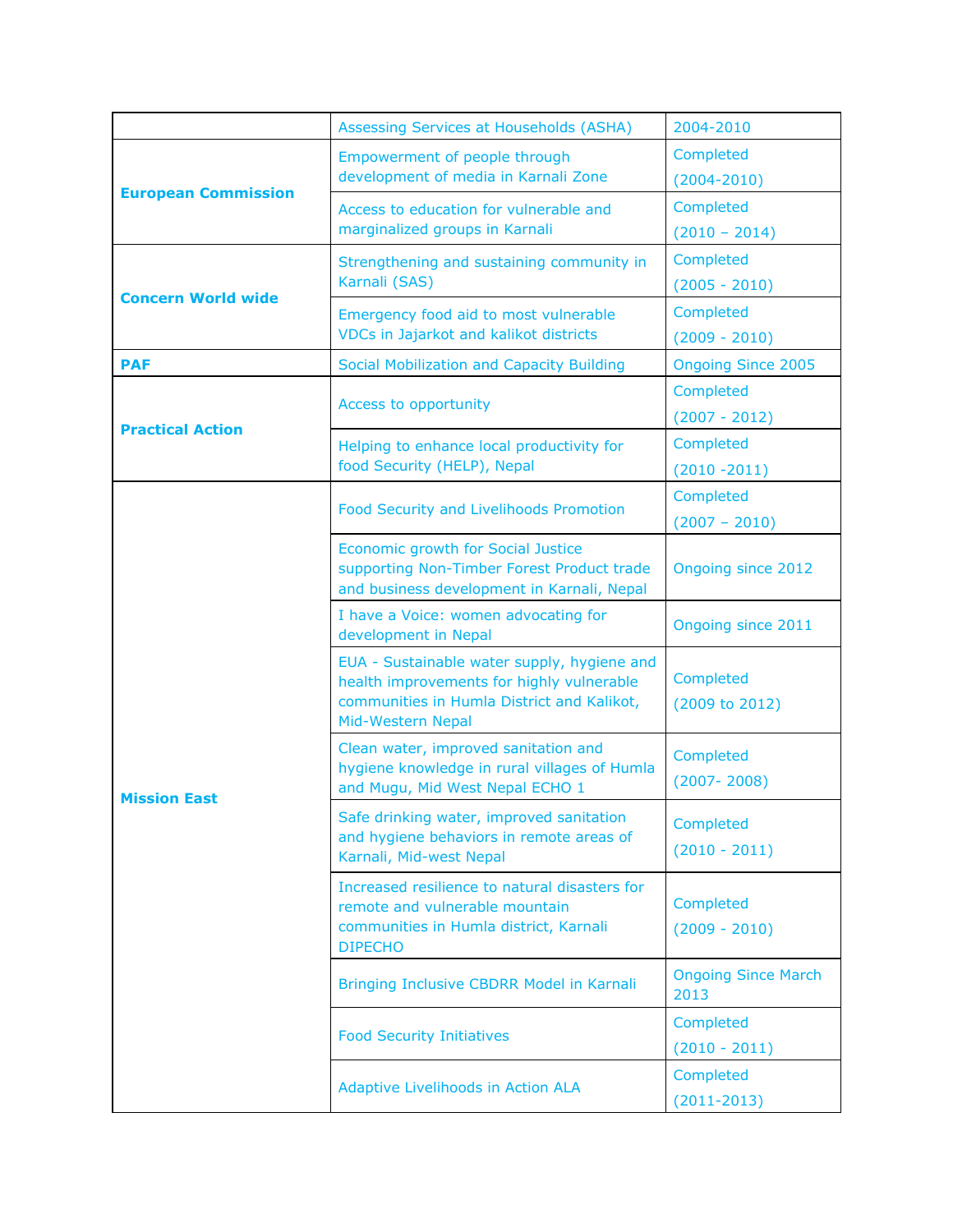|                                                                                                            | Investing in Future: Child centered Disaster<br><b>Risks reduction in School</b>                                 |                                      |
|------------------------------------------------------------------------------------------------------------|------------------------------------------------------------------------------------------------------------------|--------------------------------------|
| <b>Winrock International</b>                                                                               | <b>Education for Income Generation in Nepal</b><br>Program EIG, Nepal                                            | Completed<br>$(2009 - 2011)$         |
| <b>Pragya India</b>                                                                                        | Empowering communities and development<br>workers of High Himalayas, Nepal                                       | Completed<br>$(2009 - 2011)$         |
| <b>SNV Nepal</b>                                                                                           | Sustainable Sanitation and Hygiene for All<br>(SSHA), Nepal                                                      | Completed<br>$(2010 - 2012)$         |
|                                                                                                            | <b>Strengthening Adolescent for Better Access</b><br>to Livelihood (SABAL), Nepal                                | Completed<br>$(2011 - 2014)$         |
| <b>STROMME foundation</b>                                                                                  | Socio Economic Empowerment with Dignity<br>and Sustainability (SEEDS)                                            | <b>Ongoing since 2014</b>            |
|                                                                                                            | Rights Based Education for Dalit Youths in<br>Nepal (SAMVAD) programme                                           | <b>Ongoing Since 2013</b>            |
| <b>Community Led Accountability promotion</b><br><b>PRAN-CECI</b><br>Initiative in Mid-West (CLAIM), Nepal |                                                                                                                  | Completed (2011 -<br>2012)           |
| <b>NCELL</b><br><b>School Support Program</b>                                                              |                                                                                                                  | Completed 2011                       |
| <b>Yeti Airlines</b>                                                                                       | <b>School Building Construction Support</b><br>Program                                                           | Completed 2011                       |
|                                                                                                            | <b>Prevocational Training to Youths</b>                                                                          | <b>Ongoing Since 2014</b>            |
| <b>Restless Development</b>                                                                                | SAMBHAV (eliminating Chhoupadi practice)                                                                         | <b>Ongoing since June</b><br>2015    |
|                                                                                                            | <b>Emergency Response Programme</b><br>(Education) in Kathmandu, Lalitpur, Rasuwa                                | <b>Ongoing since 2015</b>            |
| <b>World Education Nepal</b><br><b>Early Grade Reading</b>                                                 |                                                                                                                  | <b>Ongoing Since 2014</b>            |
| <b>WaterAid Nepal</b>                                                                                      | Sustaining Improved WASH Services in<br>Karnali                                                                  | <b>Ongoing since</b><br>October 2013 |
|                                                                                                            | Ensuring Sustainable Access to Water,<br>Sanitation and Hygiene services in<br>earthquake affected VDCs of Kavre | Ongoing since 2015                   |
| <b>TDH</b>                                                                                                 | <b>Integrated Child Protection Programme</b><br>(WASH Component)                                                 | <b>Ongoing since 2014</b>            |
|                                                                                                            | <b>Emergency Response Programme</b><br>(integrated) in Kavre and Sindhupalchowk                                  | Ongoing since 2015                   |
| <b>Plan International Nepal</b>                                                                            | Promoting quality education through Early<br>Ongoing since 2015<br><b>Grade Reading</b>                          |                                      |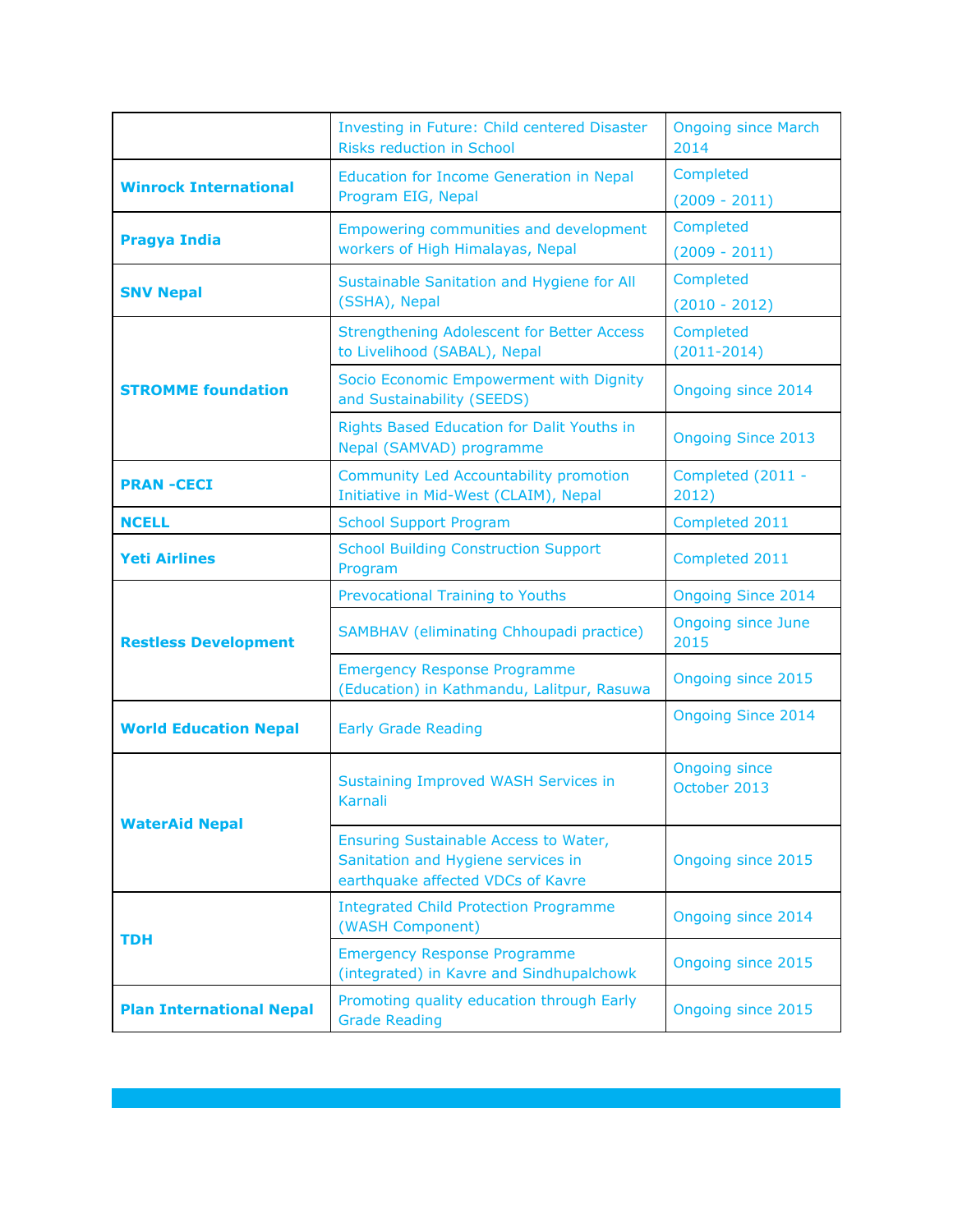# **Financial Portfolio**

| Fiscal Year | Income         | Expenditure    |
|-------------|----------------|----------------|
| 2012-2013   | 129,269,790.14 | 129,166,947.22 |
| 2013-2014   | 136,061,172.34 | 133,920,132.03 |
| 2014-2015   | 144,715,204.58 | 146,730,352.97 |

# **Statement of Income and expenditure for 2014-2015**

#### Karnali Integrated Rural Development and Research Center (KIRDARC Nepal) Mahat VDC, Jumla, Karnali, Nepal

**Statement of Comprehensive Income (Income & Expenditure Statement)** For the period from 1 Shrawan 2071 to 31 Asadh 2072 (Corresponding to 17 July 2014 to 16 July 2015)

|                                                |       |                     | <b>Amount in Rs.</b> |
|------------------------------------------------|-------|---------------------|----------------------|
| Income                                         | Sch   | <b>Current Year</b> | <b>Previous Year</b> |
| Restricted Grant Received-Part I               | 6.4.1 | 73,601,619.19       | 87,094,810.60        |
| <b>Restricted Grant Received-Part II</b>       | 8     | 67,507,955.28       | 44, 196, 168.25      |
| <b>General Income</b>                          | 9     | 3,605,630.11        | 4,770,193.49         |
| <b>Total Income (A)</b>                        |       | 144,715,204.58      | 136,061,172.34       |
| <b>Expenditure</b>                             |       |                     |                      |
| <b>Office General Expenses</b>                 | 10    | 5,620,778.50        | 2,629,153.18         |
| Project/Program Expenditure                    |       |                     |                      |
| <b>Restricted Program Activities</b>           | 6.4.1 | 73,601,619.19       | 87,094,810.60        |
| Project/Program Received                       | 8     | 67,507,955.28       | 44,196,168.25        |
| <b>Total Expenditure (B)</b>                   |       | 146,730,352.97      | 133,920,132.03       |
| <b>Excess of Income over Expenditure (A-B)</b> |       | (2,015,148.39)      | 2,141,040.31         |
| <b>Appropriation Account</b>                   |       |                     |                      |
| <b>Appropriation to</b>                        |       |                     |                      |
| <b>Fixed Assets Fund</b>                       |       |                     |                      |
| <b>Special Program</b>                         |       |                     |                      |
| General Fund                                   |       | (2,015,148.39)      | 2,141,040.31         |
| (Deficit) /Surplus Balance Transferred to B/S  |       | (2,015,148.39)      | 2,141,040.31         |

**Notes to Financial Statements**  $\overline{11}$ Schedules referred above forms integral part of As per our report on every date 0 **Bhairab Bahadur Mahat** Kushendra Mahat CA. Prabin D. Joshi Chairperson Treasurer Prabin Joshi & Co. Chartered Accountants Ka Min Bahadur Shahi Rabindra Shrestha **Finance Coordinator** 

**Executive Director**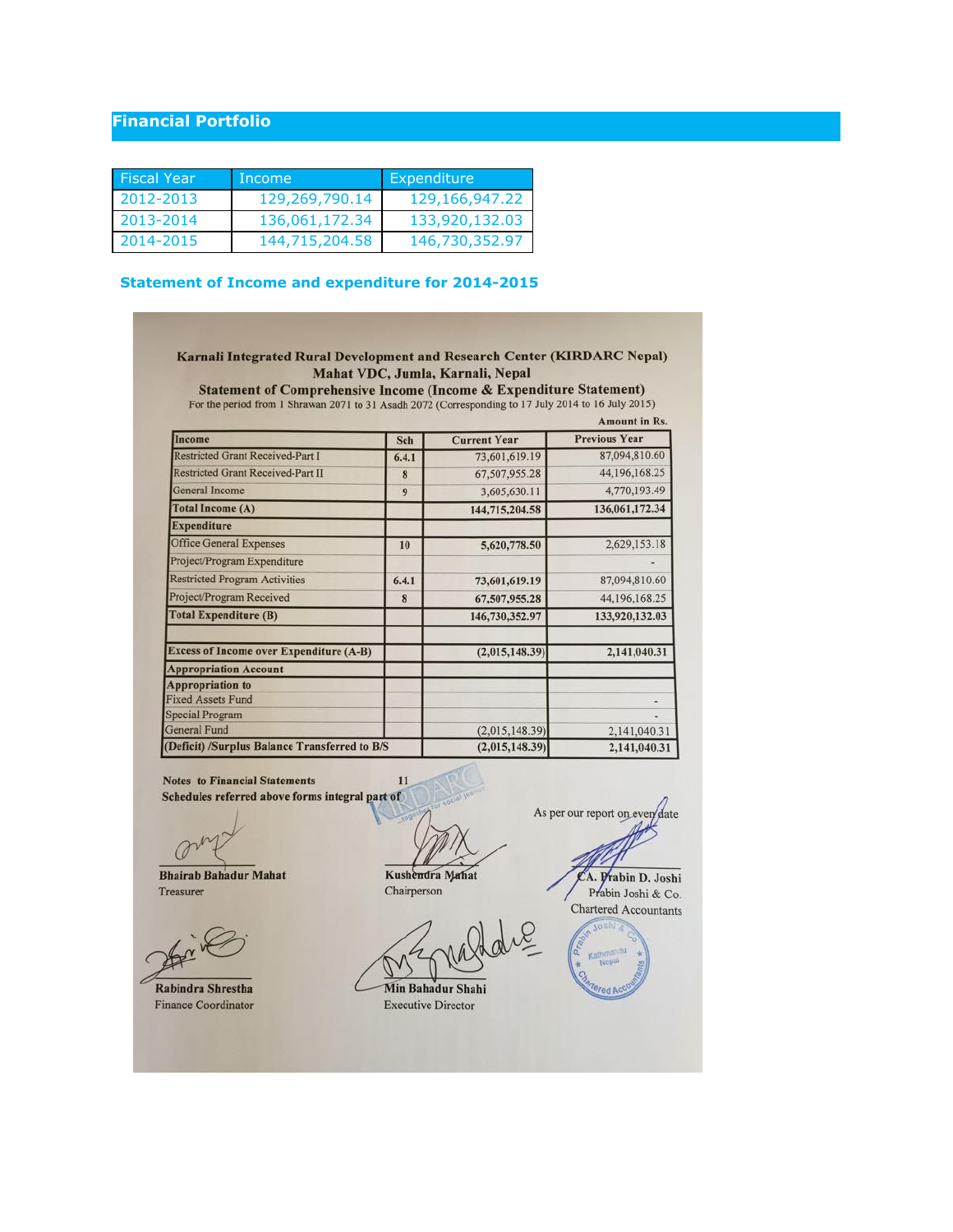# **Description of Core Staff of the organisation**

| <b>Employees' Name</b>      | <b>Designation</b>                                              | <b>Address</b>                 |
|-----------------------------|-----------------------------------------------------------------|--------------------------------|
| Surendra Dhakal             | District Co-ordinator                                           | Kalika V.D.C. - 6, Bardiya     |
| Hansa Raj Thapa             | Office Helper                                                   | Tripurakot V.D.C. - 2, Dolpa   |
| Yubraj Thakali              | Admin & Finance Assistant                                       | Dunnai -1, Dolpa               |
| Resham Bahadur Shahi        | <b>District Coordinator</b>                                     | Kudari V.D.C. - 5, Jumla       |
| Kul Bahadur Lama            | Finance & Administration<br>Officer                             | Simikot V.D.C. - 8, Humla      |
| Chhatta Bahadur Rokaya      | Office Helper                                                   | Jaira V.D.C. - 6, Humla        |
| Megha Raj Neupane           | District Co-ordinator                                           | Kartikswami V.D.C. - 4, Jumla  |
| Tanka Prasad Bhattarai      | Finance & Administrator                                         | Kudari -1, Jumla               |
| Karna Bahadur Khadka        | Office Helper                                                   | Lamra V.D.C. - 9, Jumla        |
| Tula Ram Pandey             | District Co-ordinator                                           | Manma V.D.C. - 9, Kalikot      |
| Deepak Sunar                | Finance & Administration<br>Officer                             | Kalika V.D.C. - 9, Bardiya     |
| Narendra Prasad Pandey      | Finance Administrator                                           | Manma V.D.C. -9, Kalikot       |
| Krishna Prasad Neupane      | Office Helper                                                   | Kalikot V.D.C.- 4, Thirpu      |
| Min Bahadur shahi           | <b>Executive Director</b>                                       | Syuna V.D.C. - 5, Kalikot      |
| Madhab Raj Neupane          | Deputy Director                                                 | Kartikswami V.D.C. - 4, Jumla  |
| Gobinda Bahadur Shahi       | Program Manager                                                 | Melchham D.V.C. - 7, Humla     |
| Rabindra Shrestha           | <b>Finance Coordinator</b>                                      | Dhapasi -1, Kathmandu          |
| Manoj Gyanwali              | Finance Officer                                                 | Milan Choke -11, Butwal        |
| Sakun Shrestha              | Human Resource and General<br><b>Systerm Management Officer</b> | Sukkanagar -10, Butwal         |
| Rita Maharjan               | Finance & Administrator                                         | Chhetrapati - 82, Kathmandu    |
| Ratna Bdr. Shahi            | Administration and Logistic<br>Associate                        | Sepakhana V.D.C. - 9, Kalikot  |
| Ran Bahadur Chaudhary       | <b>Administration Assistant</b>                                 | Durgauli V.D.C. - 9, Kailali   |
| Rajendra Dongol             | Driver                                                          | Kathmandu - 12, Kathmandu      |
| Sunita Basnet (Thapa)       | Office Assistant                                                | Sunakothi V.D.C. - 2, Lalitpur |
| Rupa Rana                   | Office Helper                                                   |                                |
| Padam Bahadur Malla         | <b>District Coordinator</b>                                     | Natharpu V.D.C. - 9, Mugu      |
| <b>Bharat Bahadur Shahi</b> | Finance & Administration<br>Officer                             | Sipkhana V.D.C. - 9, Kalikot   |
| Jangasur Bham               | Office Helper                                                   | Karkibada V.D.C - 2, Mugu      |
| Karma Chana Budha           | <b>Cluster Head</b>                                             | Tirpurakot V.D.C. - 6, Dolpa   |
| Dipa Raj Neupane            | Finance & Administration<br>Officer                             | Shipkhana V.D.C. - 3, Kalikot  |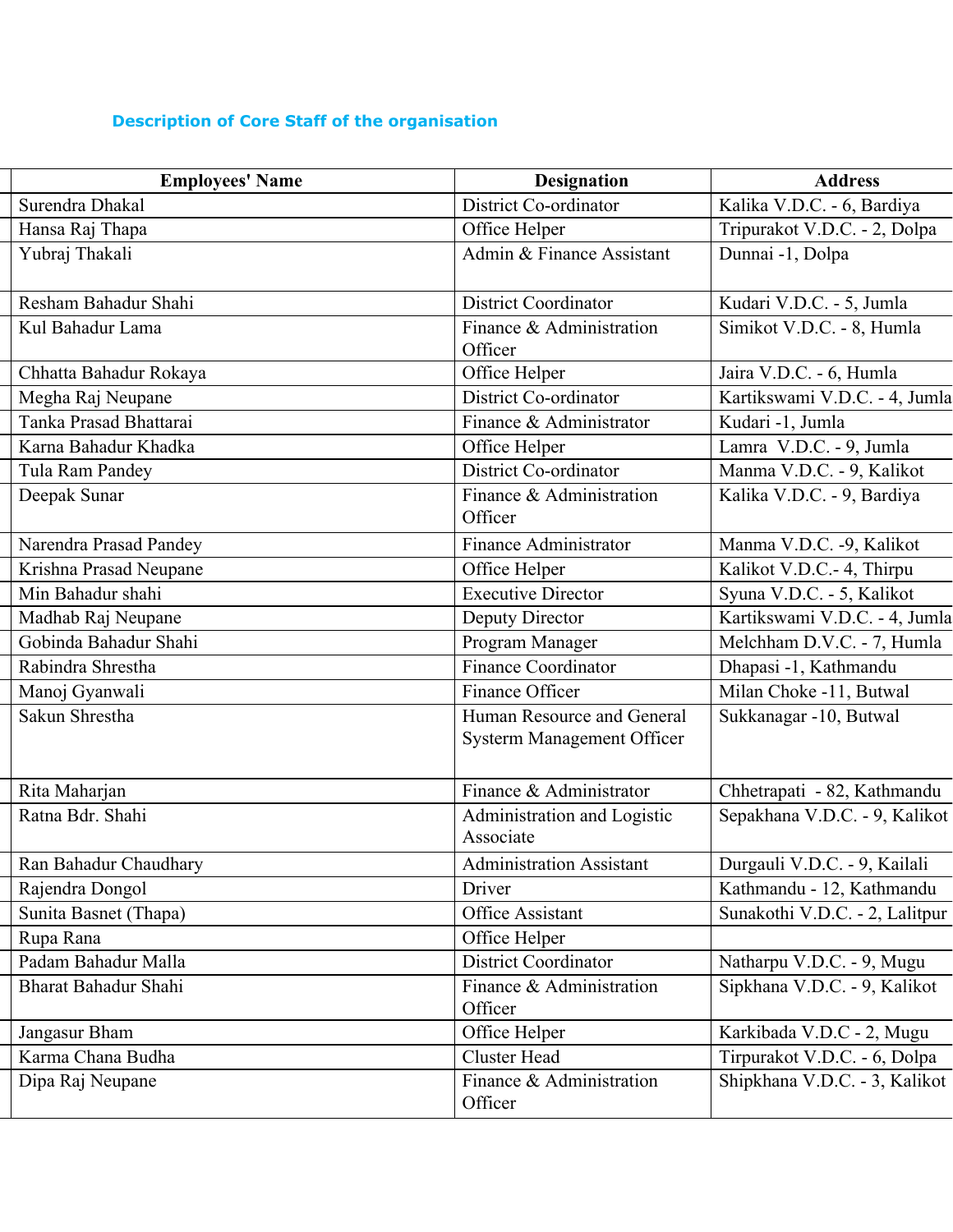| Buddhi Ram Chaudhary | <b>Administration Assistant</b> | Patabhar V.D.C. - 9, Bardiya |
|----------------------|---------------------------------|------------------------------|
| Hari Prasad Laudari  | District Co-ordinator           | Dhamilikuwa, V.D.C. - 3,     |
|                      |                                 | Lamjung                      |
| Prashuram Chaudhary  | Office Helper                   | Hatausa - 2, kapilvastu      |